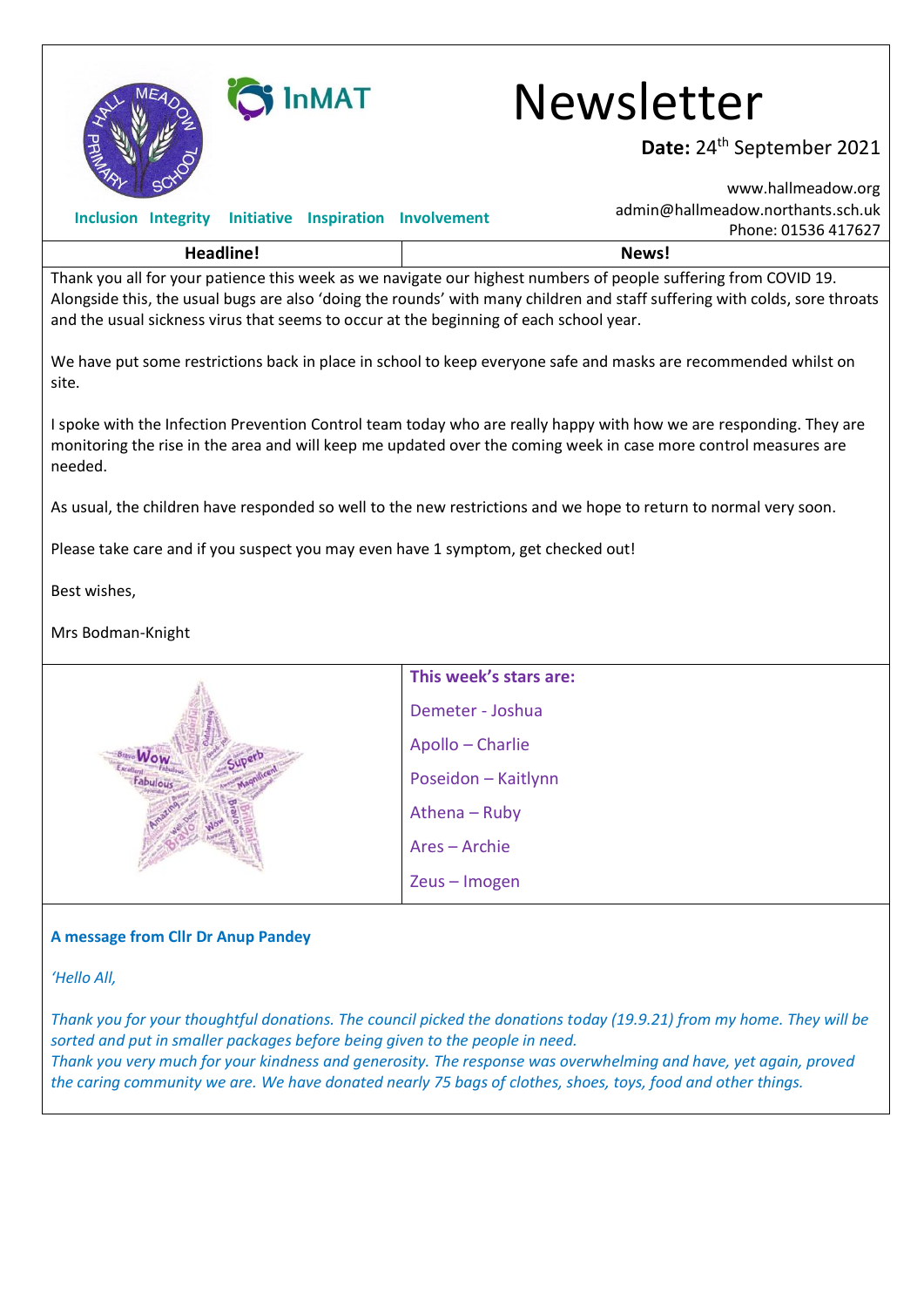*As of now, I have been advised to pause the collections.* 

*Thank you for your kind gesture and support.* 

*Cllr Anup Pandey'*



#### When Poseidon Class were in Apollo, they wrote to the Prime minister to share their concern for the deforestation of the Rainforest.

**10 DOWNING STREET LONDON SW1A 2AA** 



We were delighted to receive a 2 page letter in which he shared his concerns and described the vast amount of money that is being used to support the tribes living in the Amazon Rainforest and his hopes of protecting them.

# **Apollo the Scientists!**

Apollo class took their science lesson outside this week and spent some time looking at microhabitats as part of their 'Living things and their habitats' unit. The class combined science with art and sketched the habitats, creatures and plants that they found. Fantastic work Apollo!



**Whole school** - @primary\_hall **Iris** - @HMIris2 **Demeter** - @DemeterHm **Apollo** - @HmApollo **Poseidon** - @HmPoseidon **Athena** - @HMAthena6 **Ares** - @HMAres2 **Zeus** - @hm\_zeus

## **Tweet of the week!**



We have been so fortunate to have 2 sessions with @life\_north! On Friday, we discussed making healthy choices and being assertive in the face of peer pressure. Today, we learned all about how to stay safe online and what to do to stop cyberbullying! @InMATLamport @primary hall



Life Education Northamptonshire returned at the start of this week to speak to KS2 classes about staying safe online and stopping cyberbullying.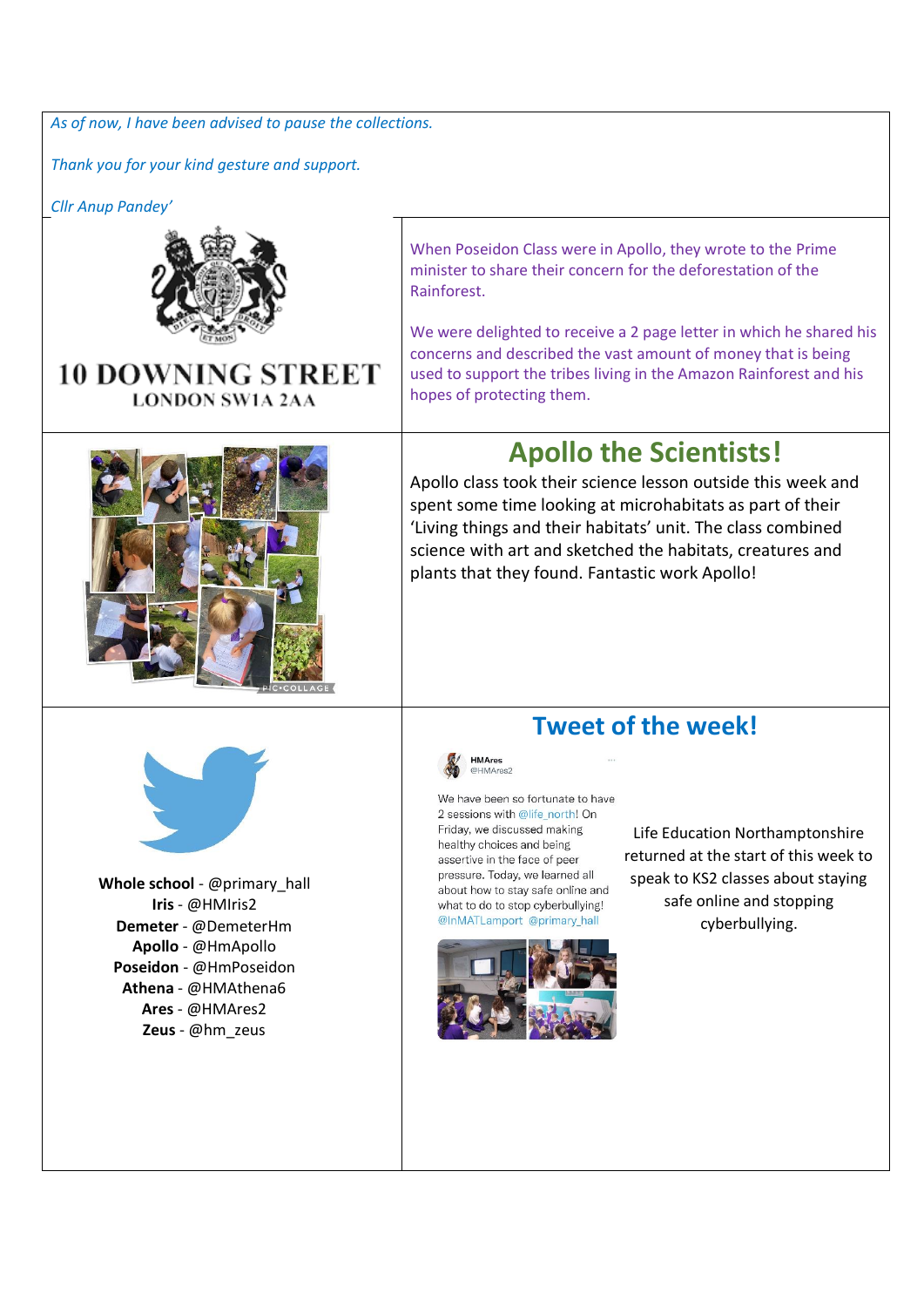|         | PACT AGM - Wednesday 6 <sup>th</sup> October 7pm School                                                                                                                                                                                                                                                                             |
|---------|-------------------------------------------------------------------------------------------------------------------------------------------------------------------------------------------------------------------------------------------------------------------------------------------------------------------------------------|
|         | Hall                                                                                                                                                                                                                                                                                                                                |
|         | This will be a great opportunity for you to find out about what has<br>been raised, planned events and how we want to develop the<br>school. It would be great to see you all and please note, attending<br>does not mean you have to commit to anything although we may<br>ask to see your moves at some of the children's discos! |
|         | Our Macmillan Coffee/Tea/Cake afternoon has been postponed<br>until Friday 1 <sup>st</sup> October. We hope to hold this event outside on the<br>benches.                                                                                                                                                                           |
|         | Please pop in, have a drink and a natter and help us raise funds for<br>this wonderful cause.                                                                                                                                                                                                                                       |
|         | Cake donations are very needed and welcomed and can be taken to<br>the office on the morning of the 1st October.                                                                                                                                                                                                                    |
|         | Thank you to Zeus class and PACT for supporting this event.                                                                                                                                                                                                                                                                         |
| has     | Our Harvest Festival - Harvest around the World will be taking<br>place on Friday 1 <sup>st</sup> October at 9:10 am.                                                                                                                                                                                                               |
|         | All children will be involved in this from Iris class to Zeus. It will be<br>our first celebration with everyone together.                                                                                                                                                                                                          |
|         | All being well, we hope to hold this on the playground with<br>parents/grandparents sitting/standing. If it does rain, we will move<br>to a plan B currently in discussion.                                                                                                                                                         |
|         | For the Harvest Festival, we will be collecting food for the Kettering<br>Food Bank (non-perishables please) which will be collected during<br>the assembly and passed on.                                                                                                                                                          |
|         | We are so looking forward to our first whole school event for<br>almost 2 years!                                                                                                                                                                                                                                                    |
| 2021-22 | Term 1<br>Wednesday Sept 1 <sup>st</sup> - Training Day<br>Thursday 2 <sup>nd</sup> Sept – School open to all pupils<br>Thursday $21^{st}$ Oct – Last day of term<br>Friday 22 <sup>nd</sup> Oct - Training Day                                                                                                                     |
|         | Term <sub>2</sub><br>Monday 1 <sup>st</sup> November<br>Friday 17 <sup>th</sup> December                                                                                                                                                                                                                                            |
|         | Term <sub>3</sub><br>Tuesday 4 <sup>th</sup> January - Training Day<br>Wednesday $5th$ January – School open to all pupils                                                                                                                                                                                                          |